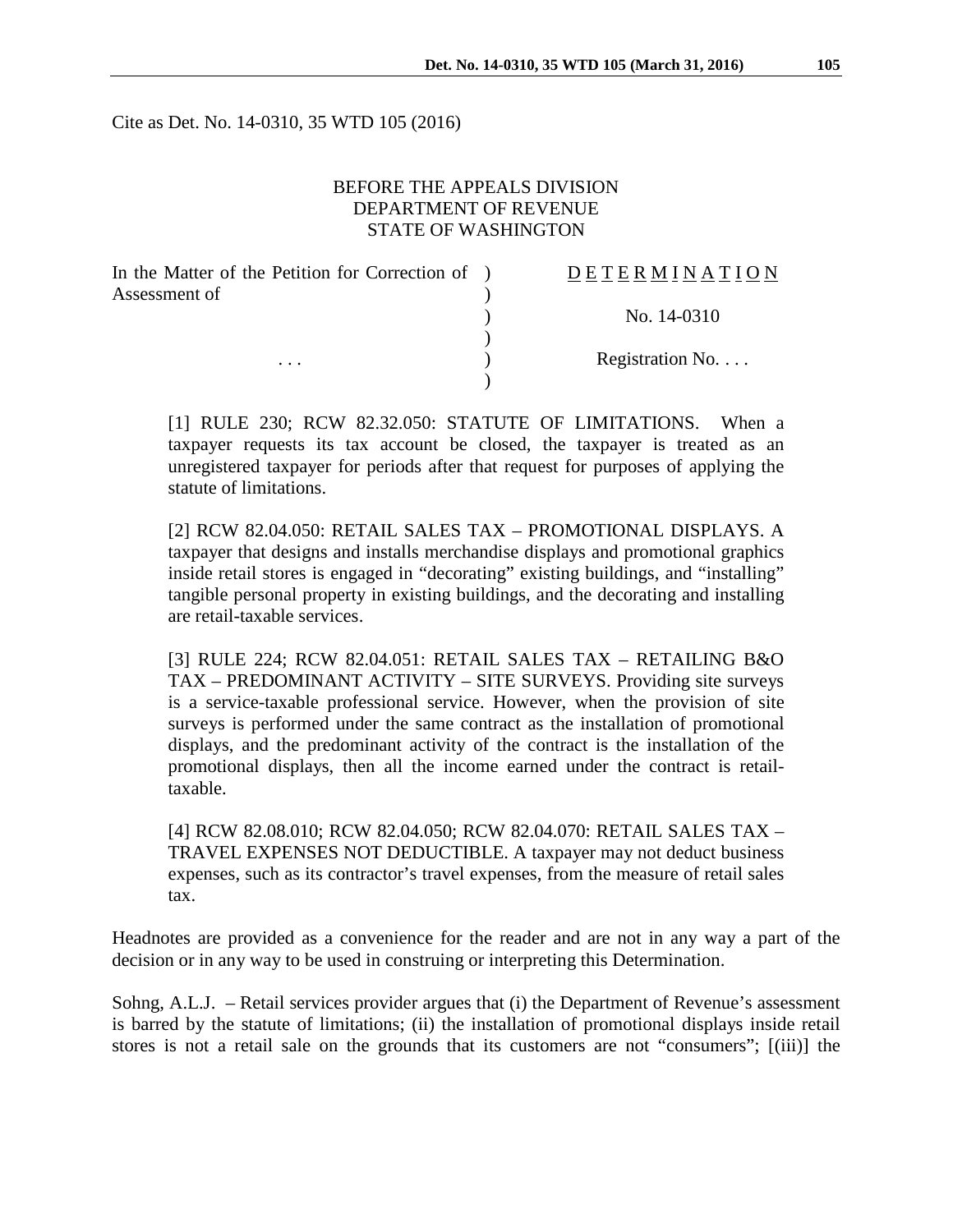performance of architectural site surveys is a professional service not subject to retail sales tax; and (iv) travel expense reimbursements are not subject to retail sales tax. The petition is denied.<sup>[1](#page-1-0)</sup>

#### ISSUES

- 1. Is the Department of Revenue (the "Department") barred by the statute of limitations from assessing tax for the tax period 2006 and 2007 under RCW 82.32.050(4)(a)?
- 2. Is the installation of merchandise displays and promotional signage inside retail stores a retail sale under RCW 82.04.050(2)(b)?
- 3. Is the performance of architectural site surveys a service in respect to the decorating of buildings or other structures under RCW 82.04.051 and, therefore, subject to retail sales tax?
- 4. May taxpayer deduct travel expense reimbursements from its measure of tax?

## FINDINGS OF FACT

[Taxpayer] is a corporation headquartered [out of state] that designs and installs merchandise displays and promotional graphics for clothing and accessory manufacturers inside retail stores. Taxpayer registered with the Department in May 2003, but its account was closed in September of that same year. The Department's records contain a note in Taxpayer's account, dated September 22, 2003, which states "CLS PER [Taxpayer's president]." . . . is Taxpayer's president. Taxpayer claims that this note is "contrary to [Taxpayer's president's] recollection" and that it did not request that the Department close its account.<sup>[2](#page-1-1)</sup> Taxpayer did not file any returns during the period in which it had an active registration with the Department (May – September 2003).

Taxpayer's customers are brand name designers, such as . . . (the "Customers") whose marketing and promotional campaigns change frequently. Examples of Taxpayer's services include the installation of merchandise displays, shelving, and graphics; hanging banners and signage; placing Christmas lights in or around display windows; and placing new lettering or text on display windows.

Taxpayer hires a general contractor located in . . . , Washington ("Contractor") to physically perform all of its services in Washington. Contractor's license and bond as a construction contractor are active with the Washington Department of Labor & Industries. Projects begin with architectural site surveys (the "Site Surveys"), during which Contractor physically visits the retail stores to describe and record in detail where and how the merchandise and/or graphics are currently being displayed. Contractor delivers the architectural site surveys in AutoCAD<sup>[3](#page-1-2)</sup> drawings and photographs, which the Customers review to determine how the displays should be

<span id="page-1-0"></span><sup>&</sup>lt;sup>1</sup> Identifying details regarding the taxpayer and the assessment have been redacted pursuant to RCW 82.32.410. <sup>2</sup> Taxpayer's Appeal Petition at 2.

<span id="page-1-1"></span>

<span id="page-1-2"></span><sup>&</sup>lt;sup>3</sup> AutoCAD is a commercial software application for two- and three-dimensional computer-aided design ("CAD") and drafting. AutoCAD is used across a wide range of industries and professions, including architects, engineers, designers, project managers, and others. *See* [http://www.autodesk.com/products/autocad/overview.](http://www.autodesk.com/products/autocad/overview)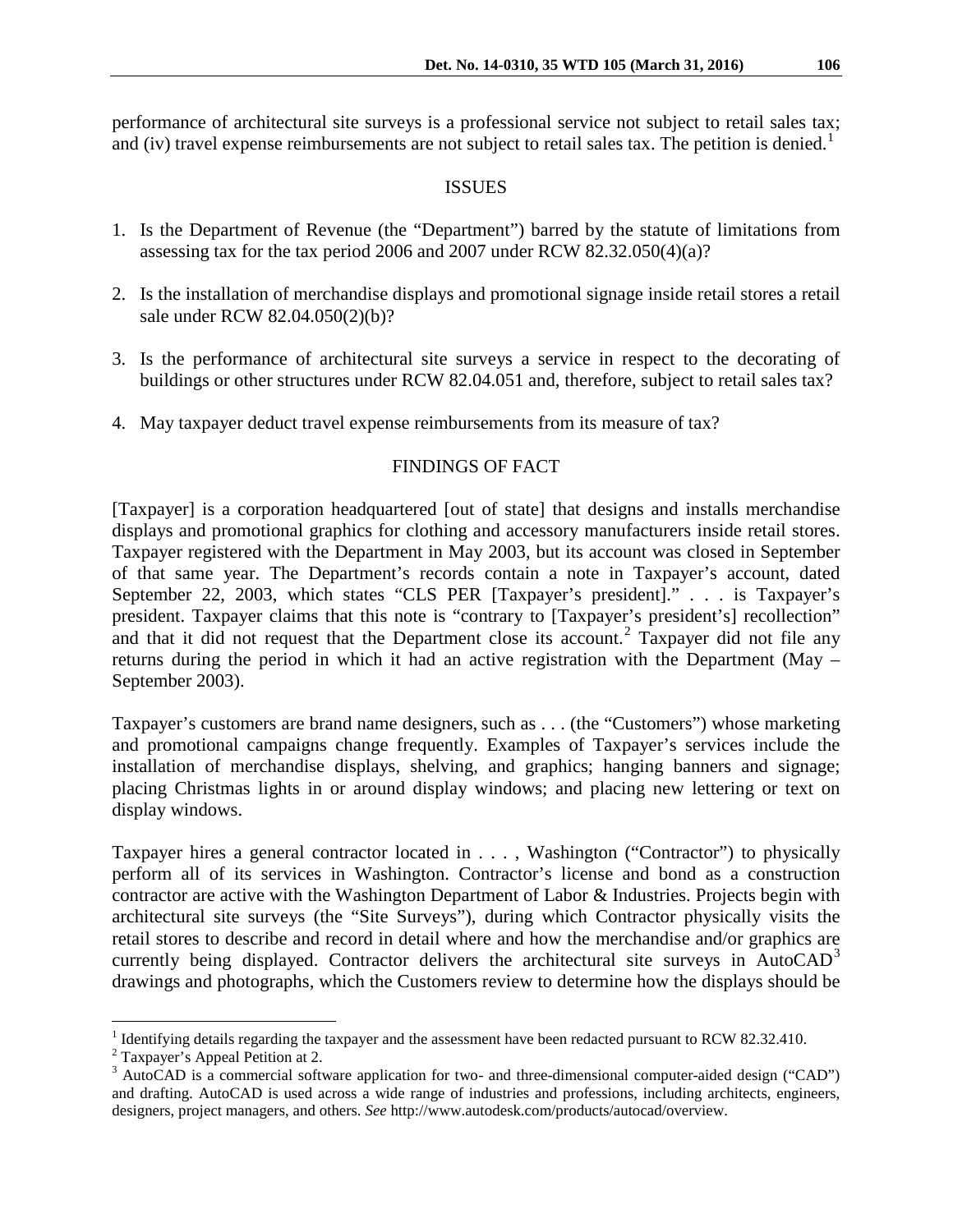installed. After the Site Survey is complete, Taxpayer, through Contractor, works with the Customers to implement the necessary changes and to install the promotional displays, graphics, and any banners or signage (the "Promotional Displays") according to the Customers' specifications. The Promotional Displays typically consist of free standing tables and shelving units on which merchandise is displayed. In some instances, the Promotional Display consists of a "duratran," which is a free-standing back-lit display graphic that is powered by electricity. The Customers create and retain title to all materials that comprise the Promotional Displays.

Taxpayer provided a sample estimate that it submits to potential customers. The estimate includes an itemized description of the work to be performed, as well as a lump-sum cost. The estimate provides, in relevant part, as follows:

## **ASSEMBLE/INSTALLATION**

- Remove existing [logos], [signs], and dispose off-site.
- Cut and apply wheat paste graphics to bleacher wood panels, and/or alcove graphic backers.
- Mount [3D letters] with acrylic backers to bleacher wood, with hidden screws.
- Mount plywood Platform Headers, with pegs.
- Install [neon signs], and plug in to existing power source. Assumption is that no electrician will be required for this element.
- Place five (5) wooden glorifier graphics in the alcoves, or (1) large alcove backer graphic.
- Set five (5) black risers in the alcove.
- Place select metal shelves and magnetic blades on the [walls].

## **POST-INSTALL**

- Clean up and inspect shops.
- Obtain signature of representative or store personnel.
- Photograph completed shops.

# **TOTAL FEE: \$ . . .**

The Department's Compliance Division examined Taxpayer's books and records for the period January 1, 2006 through December 31, 2012. During the examination, Taxpayer submitted a Washington Business Activities Questionnaire ("WBAQ") to the Compliance Division, which stated the following:

- We subcontract construction labor to do repairs in retail stores + install window displays.
- We hire Washington State based contractors to work on projects in Washington State.
- We install window displays and repair store fixtures.

Taxpayer provided Contractor's invoices for work performed in Washington in 2012. Contractor did not charge, and Taxpayer did not pay, retail sales tax on the work that Contractor performed. The invoices separately itemize charges for Site Survey work and Promotional Display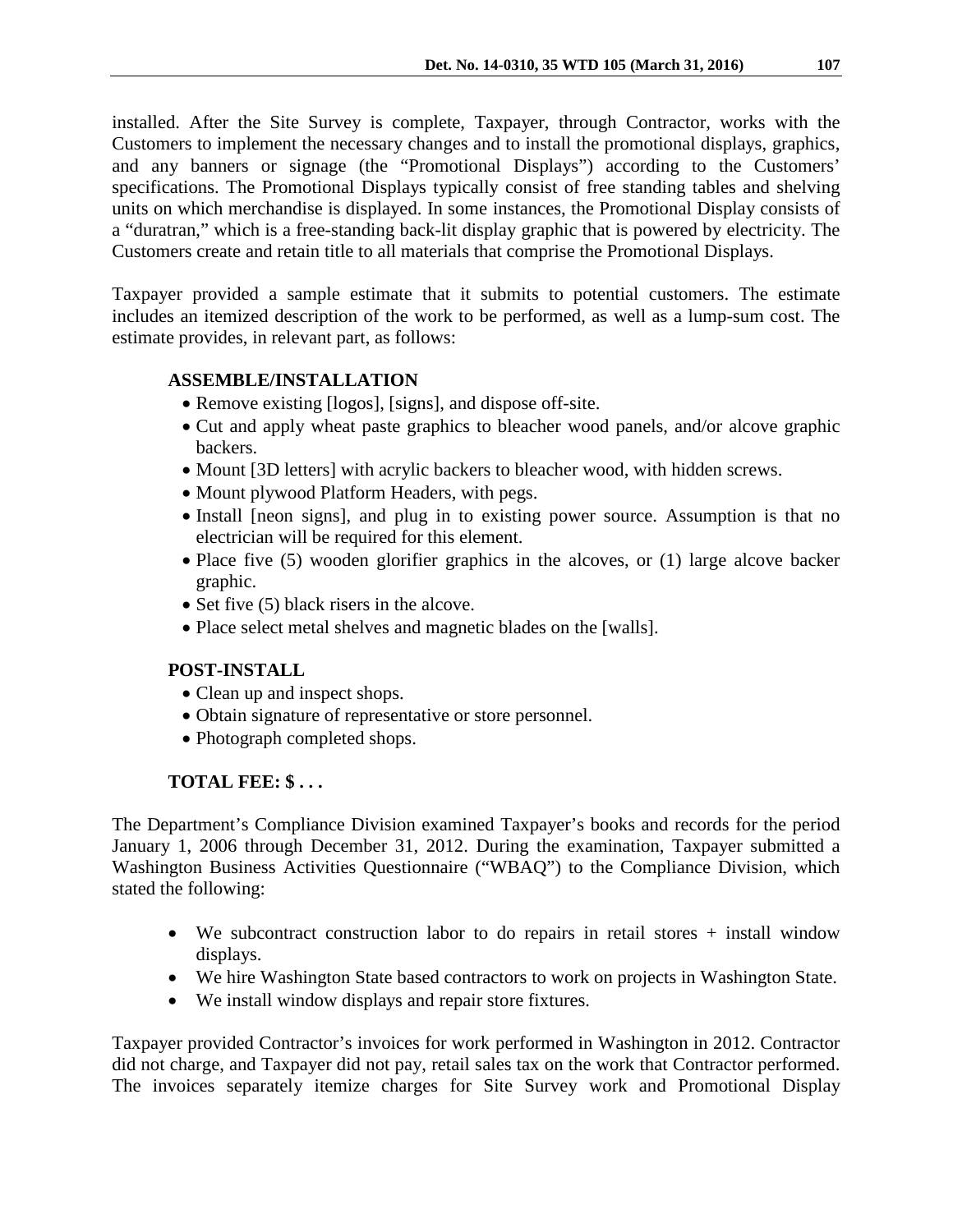installation. Examples of the work descriptions provided on the invoices include the following statements:

- Remove old promotion and install new ... elements at ... location;
- Remove past promotion and install new . . . elements at . . .;
- Install  $\ldots$  fixtures at  $\ldots$ ;
- Retro existing fixture with new vertical standards bolted through from one side to the other. Inserted misc. shelves and brackets to make sure they worked within the new standards;
- Install  $\ldots$  Fixtures at  $\ldots$ ;
- Repairs to 96 T-Fixtures;
- Clean up and haul away debris of any old fixtures;
- Repair damaged scan units and add laminate to the side edge.

Based on the invoice descriptions, the Compliance Division stated that "The majority of the invoices provided by Taxpayer includes installations, removal, or repair activities. These activities listed are subject to retail sales tax as specified in Rule 224 and RCW 82.04.050."[4](#page-3-0) On July 17, 2013, the Compliance Division issued the following assessments against Taxpayer:

| <b>Tax Period</b>     | Jan. 1, $2006 - Dec. 31, 2010$ | Jan. 1, $2011 - Dec. 31, 2012$ | Total                            |
|-----------------------|--------------------------------|--------------------------------|----------------------------------|
| <b>Assessment No.</b> | $\cdots$                       | $\cdot$                        |                                  |
| $\text{Tax}^5$        | υ                              | $\mathcal{D}$                  | $\mathcal{D}$                    |
| <b>Penalties</b>      | υ                              | $\mathcal{D}$                  | $\mathcal{D}$                    |
| <b>Interest</b>       | ◡<br>$\cdots$                  | $\mathbf{D} \cdot \mathbf{D}$  | $\mathcal{D}$                    |
| <b>Total</b>          | $\mathcal{P}$                  | $\cdots$                       | $\mathfrak{D} \cdot \cdot \cdot$ |

The Compliance Division asserted retailing business and occupation ("B&O") tax and retail sales tax on all of Taxpayer's Washington revenue on the grounds that Contractor performed "construction, repair and installation work" on Taxpayer's behalf, which are retail sales. Taxpayer, on the other hand, argues that it should be taxable under the service and other activities classification of the B&O tax.

## ANALYSIS

## 1. Statute of Limitations

RCW 82.32.050(4) provides that the statute of limitations for assessments issued by the Department is four years after the close of the tax year, except against taxpayers who have not registered with the Department. WAC 458-20-230 ("Rule 230") is the Department's administrative rule [addressing] the statute of limitation. Rule 230 provides, in relevant part:

(3) **Unregistered taxpayer.** Except for evasion or misrepresentation, if the department of revenue discovers any unregistered taxpayer doing business in this state, the department will assess taxes, interest, and penalties for a period of seven years plus the current year.

<span id="page-3-0"></span> <sup>4</sup> Compliance Division Response to Taxpayer's Appeal Petition at 5 (Nov. 19, 2013).

<span id="page-3-1"></span> $5$  The tax assessed consists of retailing business and occupation ("B&O") tax and retail sales tax.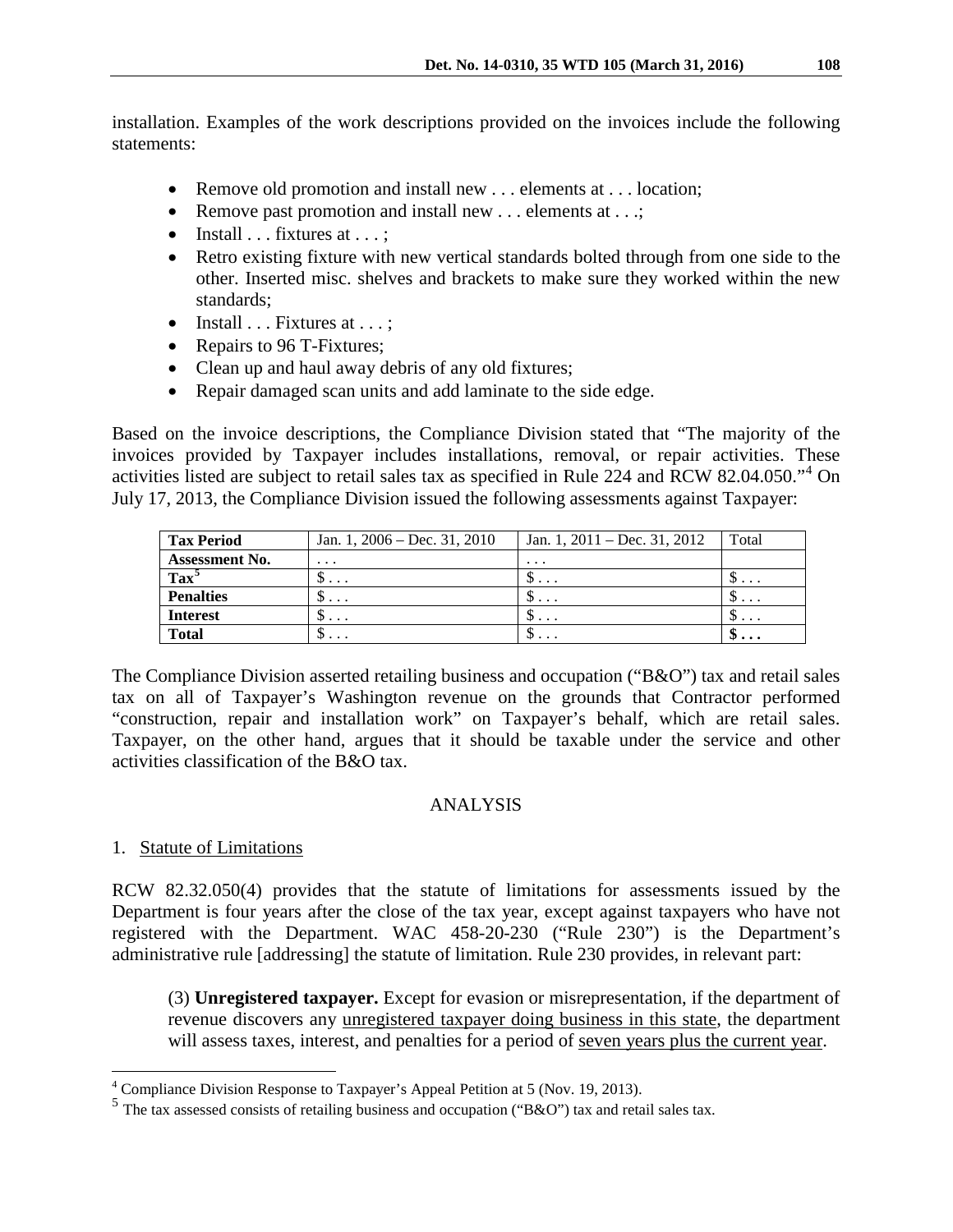(Emphasis added.) Thus, the [Department may assess] unregistered taxpayers doing business in Washington [for up to] seven years [plus the current year]. Taxpayer claims that it was not unregistered and did not request that its account be closed in September 2003. Our review of available records does not support Taxpayer's contentions. The Department's Taxpayer Account Administration Division ("TAA") keeps a contemporaneous record of actions that it takes with respect to taxpayers' accounts, including the closure of accounts. Here, the Department's records note that Taxpayer's president requested that its account be closed on September 22, 2003. The note identifies [Taxpayer's president] by name and contains his telephone number. Although Taxpayer claims that it does not recall closing the account, Taxpayer has not provided any evidence to contradict the Department's records. It is unlikely that TAA would have made such a notation in Taxpayer's account had Taxpayer not actually requested that its account be closed. We give more weight to the Department's contemporaneous record kept in the ordinary course of its business than to Taxpayer's unsubstantiated recollection of events from 2003. Because Taxpayer was unregistered at the time the assessments were issued, the Department's assessment may reach back seven years to 2006 and 2007. The petition is denied as to this issue.

#### 2. Promotional Displays

The next issue is whether the installation of the Promotional Displays is a retail sale. RCW 82.04.050(2)(b) provides that a retail sale includes charges made for labor and services rendered in respect to:

The constructing, repairing, decorating, or improving of new or existing buildings or other structures under, upon, or above real property of or for consumers, including the installing or attaching of any article of tangible personal property therein or thereto, whether or not such personal property becomes a part of the realty by virtue of installation . . . .;

(Emphasis added.) The statute does not define "decorating." When statutory terms are not defined in the statute, we turn to their ordinary dictionary meaning. *See, e.g., Western Telepage, Inc. v. City of Tacoma*, 140 Wn. 2d 599, 609, 998 P.2d 884 (2000); *Palmer v. Dep't of Revenue,*  82 Wn. App*.* 367, 372, 917 P.2d 1120 (1996); *Garrison v. Wash. State Nursing Bd.,* 87 Wn.2d 195, 196, 550 P.2d 7 (1976). Non-technical terms may be given their dictionary definitions. *State v. Fjermestad*, 114 Wn.2d 828, 835, 791 P.2d 897 (1990). The dictionary definition of the word "decorate" is "to furnish or adorn with something becoming, ornamental, or striking: EMBELLISH, DECK." WEBSTER'S THIRD NEW INTERNATIONAL DICTIONARY 587 (3<sup>rd</sup> ed. 1993).

Here, the installation of the Promotional Displays meets the dictionary definition of "decorate" set forth above because Taxpayer furnishes or adorns the retail stores with "something becoming, ornamental, or striking." *Id*. Taxpayer's activities of installing the Promotional Displays constitute the decorating of buildings or other structures upon real property under RCW 82.04.050(2)(b). Furthermore, RCW 82.04.050(2)(b) specifically provides that installing tangible personal property in or on real property is a retail sale, even if such tangible personal property doesn't become part of the real property. Thus, the installation of the Promotional Displays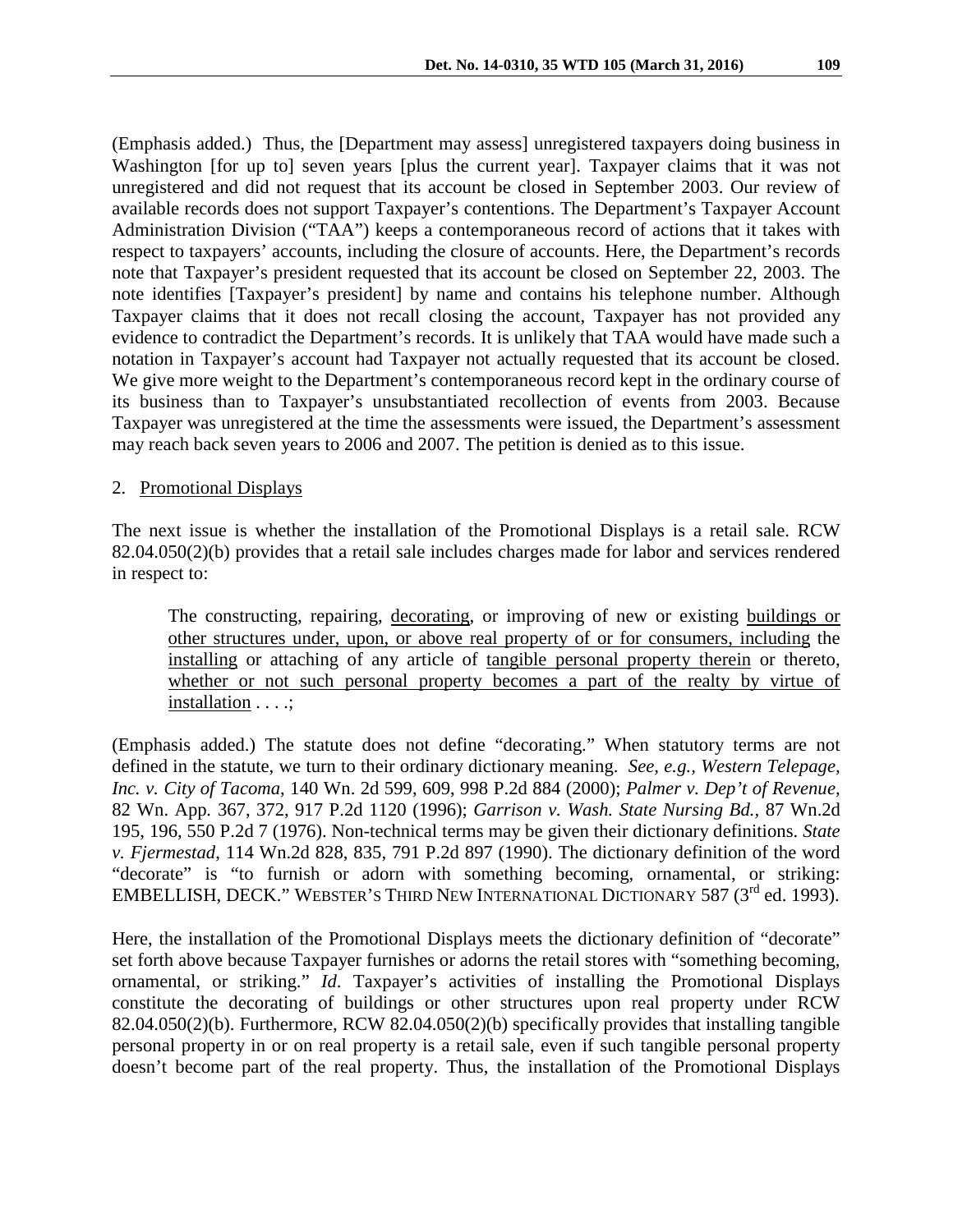(tangible personal property) inside the retail stores (real property) is a retail sale, even though the Promotional Displays do not become part of the real property.

Taxpayer argues that the installation of Promotional Displays does not meet the "of or for consumers" portion of the definition of "retail sale" found in RCW 82.04.050(2)(b) because the Customers are not "consumers." In support of this argument, Taxpayer cites RCW 82.04.190(4), which provides that the term "consumer" includes "Any person who is an owner, lessee or has the right of possession to or an easement in real property which is being constructed, repaired, decorated, improved, or otherwise altered by a person engaged in business . . . ." While we agree that the Customers are not owners, lessees, or have any rights of possession to the retail stores that Taxpayer decorates, we emphasize that RCW 82.04.190(4) is only one of approximately a dozen definitions of the term "consumer." In particular, RCW 82.04.190(1) provides that the term "consumer" also means:

Any person who purchases, acquires, <u>owns</u>, holds, or <u>uses any article of tangible personal</u> property irrespective of the nature of the person's business and including, among others, without limiting the scope hereof, persons who install, repair, clean, alter, improve, construct, or decorate real or personal property of or for consumers . . . .

(Emphasis added.) Here, because the Customers own the materials that comprise the Promotional Displays (such as signs and banners), which are articles of tangible personal property used in Washington, the Customers are "consumers" under RCW 82.04.190(1). Taxpayer's petition is denied with respect to this issue.

## 3. Site Surveys $<sup>6</sup>$  $<sup>6</sup>$  $<sup>6</sup>$ </sup>

With respect to the Site Surveys, RCW 82.04.290(2) generally provides a service and other activities B&O tax classification for taxpayers engaged in business activities not explicitly taxed elsewhere. RCW 82.04.290(2). WAC 458-20-224(2)("Rule 224") provides that taxpayers providing personal or professional services, such as accountants, architects, attorneys, physicians, engineers, and teachers are subject to tax under the service and other activity classification of the B&O tax. Rule 224(2) states:

Persons engaged in any business activity, other than or in addition to those for which a specific rate is provided in the statute, are taxable under a classification known as service and other business activities, and so designated upon return forms. In general, it includes persons rendering professional or personal services to persons (as distinguished from services rendered to personal property of persons) such as accountants, aerial surveyors and map makers, agents, ambulances, appraisers, architects . . . and numerous other persons.

(Emphasis added.)

<span id="page-5-0"></span><sup>&</sup>lt;sup>6</sup> We note that the services at issue here do not fall under the bundled transaction rules because they constitute "services to real property" under RCW 82.08.190(1)(a).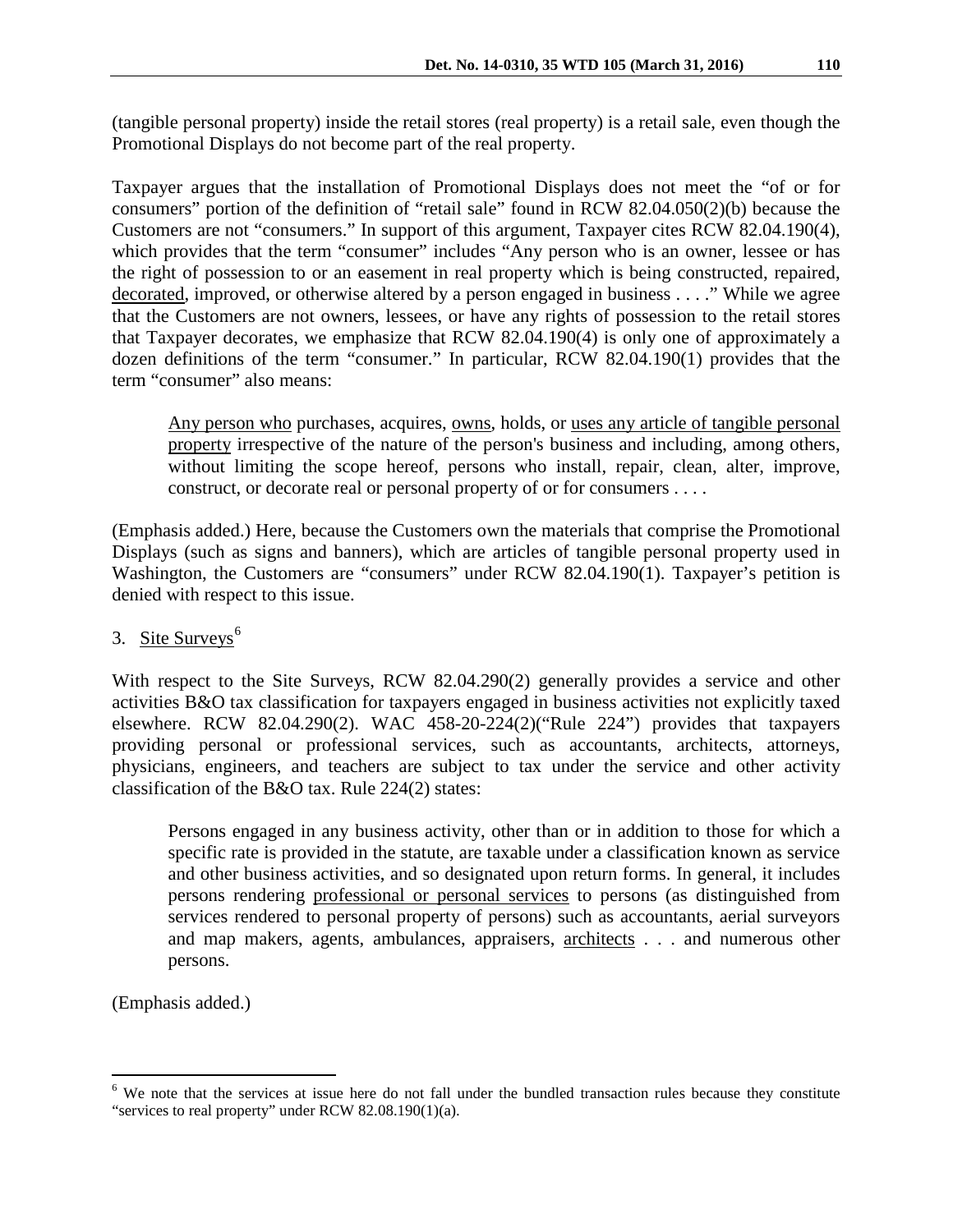As discussed above, constructing, repairing, decorating, or improving buildings of or for a consumer is a retail activity. RCW 82.04.050)2)(b). In contrast, providing professional services, such as engineering or architectural services, is generally not classified as a retail activity. Under certain circumstances, however, a service ordinarily classified as professional service is considered a retail activity. In those circumstances, the gross receipts received for providing those services are subject to retailing B&O tax and retail sales tax. Accordingly, services rendered *in respect to* constructing are retailing activities. RCW 82.04.051(1) clarifies that the phrase "services rendered in respect to" to mean:

[T]hose services that are directly related to the constructing, building, repairing, improving, and decorating of buildings or other structures and that are performed by a person who is responsible for the performance of the constructing, building, repairing, improving, or decorating activity. The term does not include services such as engineering, architectural, surveying, flagging, accounting, legal, consulting, or administrative services provided to the consumer of, or person responsible for performing, the constructing, building, repairing, improving, or decorating services.

(Emphasis added.) The provision of Site Surveys is a professional service enumerated in Rule 224(2), above, and standing alone, would fall under the service and other activities classification of the B&O tax under RCW 82.04.290(2). Moreover, RCW 82.04.051(1) expressly excludes architectural services (such as the Site Surveys) from the definition of "services rendered in respect to" constructing, repairing, decorating, etc., which is a retail sale in RCW 82.04.050. However, because Taxpayer's performance of the Site Surveys and the installation of the Promotional Displays are delivered under a single contract (i.e., the signed estimates between Taxpayer and Customers), RCW 82.04.051(2) applies:

A contract or agreement under which a person is responsible for both services that would otherwise be subject to tax as a service under RCW [82.04.290\(](http://app.leg.wa.gov/rcw/default.aspx?cite=82.04.290)2) and also . . . decorating activities that would otherwise be subject to tax under another section of this chapter is subject to the tax that applies to the predominant activity under the contract or agreement.

(Emphasis added). Here, we conclude that the "predominant activity" that Taxpayer performs (via Contractor) is the installation of the Promotional Displays, a retail activity, not the Site Surveys. The Site Surveys are a small portion of Taxpayer's activities in Washington and only serve as a starting point from which the installation of the Promotional Displays takes place. Thus, Taxpayer's Site Surveys are subject to retail sales tax and the retailing classification of the B&O tax, not the service and other activities classification of the B&O tax.

4. Travel Expense Reimbursements

Taxpayer provided invoices that Contractor submitted to Taxpayer for payment. These invoices separately itemize travel expenses that Taxpayer reimbursed to Contractor. Taxpayer argues that such reimbursements are not subject to retail sales tax. Taxpayer is essentially arguing that it should be permitted to deduct travel expenses from its measure of tax. RCW 82.08.020 levies retail sales tax on the "selling price on each retail sale." RCW 82.08.010(1)(a)(i) defines "selling price" as: